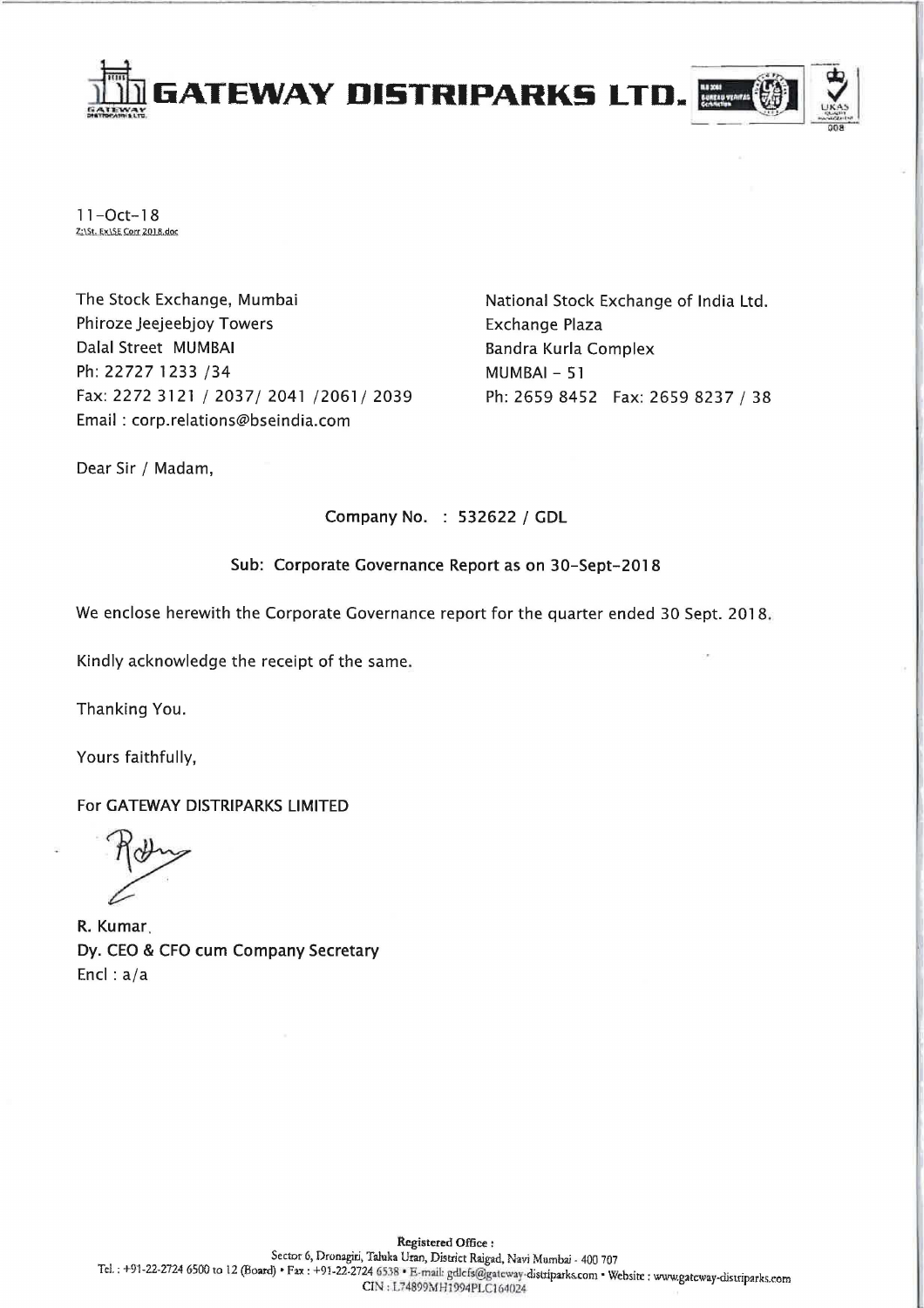## **ANNEXURE I**

# **Format to be submitted by listed entity on quarterly basis**

1. Name of Listed Entity<br>2. Quarter ending

- Gateway Distriparks Limited<br>- 30-Sept-2018

|                      | <b>Composition of Board of Directors</b> |          |            |                                                                                       |                        |                   |        |                                                                                       |                                                                                                     |                                                                                                                                                             |
|----------------------|------------------------------------------|----------|------------|---------------------------------------------------------------------------------------|------------------------|-------------------|--------|---------------------------------------------------------------------------------------|-----------------------------------------------------------------------------------------------------|-------------------------------------------------------------------------------------------------------------------------------------------------------------|
| Title<br>(Mr)<br>Ms) | Name of the Director                     | DIN      | PAN        | Category<br>(Chairperson<br>/Executive/Non-<br>Executive/<br>Independent/<br>Nominee) | Date of<br>Appointment | Date of cessation | Tenure | No of<br>Directorshi<br>p in listed<br>entities<br>including<br>this listed<br>entity | No of<br>memberships<br>in Audit/<br>Stakeholder<br>Committee(s)<br>including this<br>listed entity | No of<br>post of<br>Chairpe<br>rson in<br>Audit/<br>Stakeho<br>Ider<br>Committ<br>ee held<br>in listed<br>entities<br>includin<br>gthis<br>listed<br>entity |
| Mr.                  | PREM KISHAN DASS                         | 00011670 | AAKPG2127J | C & ED                                                                                | 06-Apr-                |                   |        | 2                                                                                     | 4                                                                                                   | $\mathbf{1}$                                                                                                                                                |
|                      | <b>GUPTA</b>                             |          |            |                                                                                       | 1994                   |                   |        |                                                                                       |                                                                                                     |                                                                                                                                                             |
| Mrs.                 | <b>MAMTA GUPTA</b>                       | 00160916 | AAAPG3773E | <b>NED</b>                                                                            | 29-Oct-                |                   |        | 2                                                                                     | $\Omega$                                                                                            | $\overline{0}$                                                                                                                                              |
|                      |                                          |          |            |                                                                                       | 2015                   |                   |        |                                                                                       |                                                                                                     |                                                                                                                                                             |
| Mr.                  | <b>ISHAAN GUPTA</b>                      | 05298583 | APFPG1166F | ED                                                                                    | 26-May-                |                   |        | $\mathbf{1}$                                                                          | 0                                                                                                   | $\overline{0}$                                                                                                                                              |
|                      |                                          |          |            |                                                                                       | 2012                   |                   |        |                                                                                       |                                                                                                     |                                                                                                                                                             |
| Mr.                  | <b>SHABBIR HAKIMUDDIN</b>                | 00268133 | AAAPH5019E | ID                                                                                    | 22-Sep-                | $21-Sep-$         | 60     | $\overline{2}$                                                                        | 5                                                                                                   | $\overline{2}$                                                                                                                                              |
|                      | HASSANBHAI                               |          |            |                                                                                       | 2016                   | 2021              |        |                                                                                       |                                                                                                     |                                                                                                                                                             |
| Mr.                  | <b>BHASKAR AVULA</b>                     | 06554896 | AAMPR9542A | ID                                                                                    | $01-May-$              | 30-Apr-           | 60     | $\overline{2}$                                                                        | 4                                                                                                   | $\mathbf{1}$                                                                                                                                                |
|                      | <b>REDDY</b>                             |          |            |                                                                                       | 2016                   | 2021              |        |                                                                                       |                                                                                                     |                                                                                                                                                             |
| Mr.                  | ARUN KUMAR GUPTA                         | 06571270 | AAAPG4063H | ID                                                                                    | 27-Apr-                | $26$ -Apr-        | 60     | $\overline{2}$                                                                        | 4                                                                                                   | $\Omega$                                                                                                                                                    |
|                      |                                          |          |            |                                                                                       | 2016                   | 2021              |        |                                                                                       |                                                                                                     |                                                                                                                                                             |

#### **II. Composition of Comittees**

| Audit Committee: |                               |          |                        |  |  |
|------------------|-------------------------------|----------|------------------------|--|--|
| Sr. No.          | Name of the Director          | Category | Chairperson/Membership |  |  |
|                  | SHABBIR HAKIMUDDIN HASSANBHAI | ID       | Chairperson            |  |  |
|                  | <b>BHASKAR AVULA REDDY</b>    | ID       | Member                 |  |  |
|                  | PREM KISHAN DASS GUPTA        | C & ED   | Member                 |  |  |
| 4                | ARUN KUMAR GUPTA              | ID       | Member                 |  |  |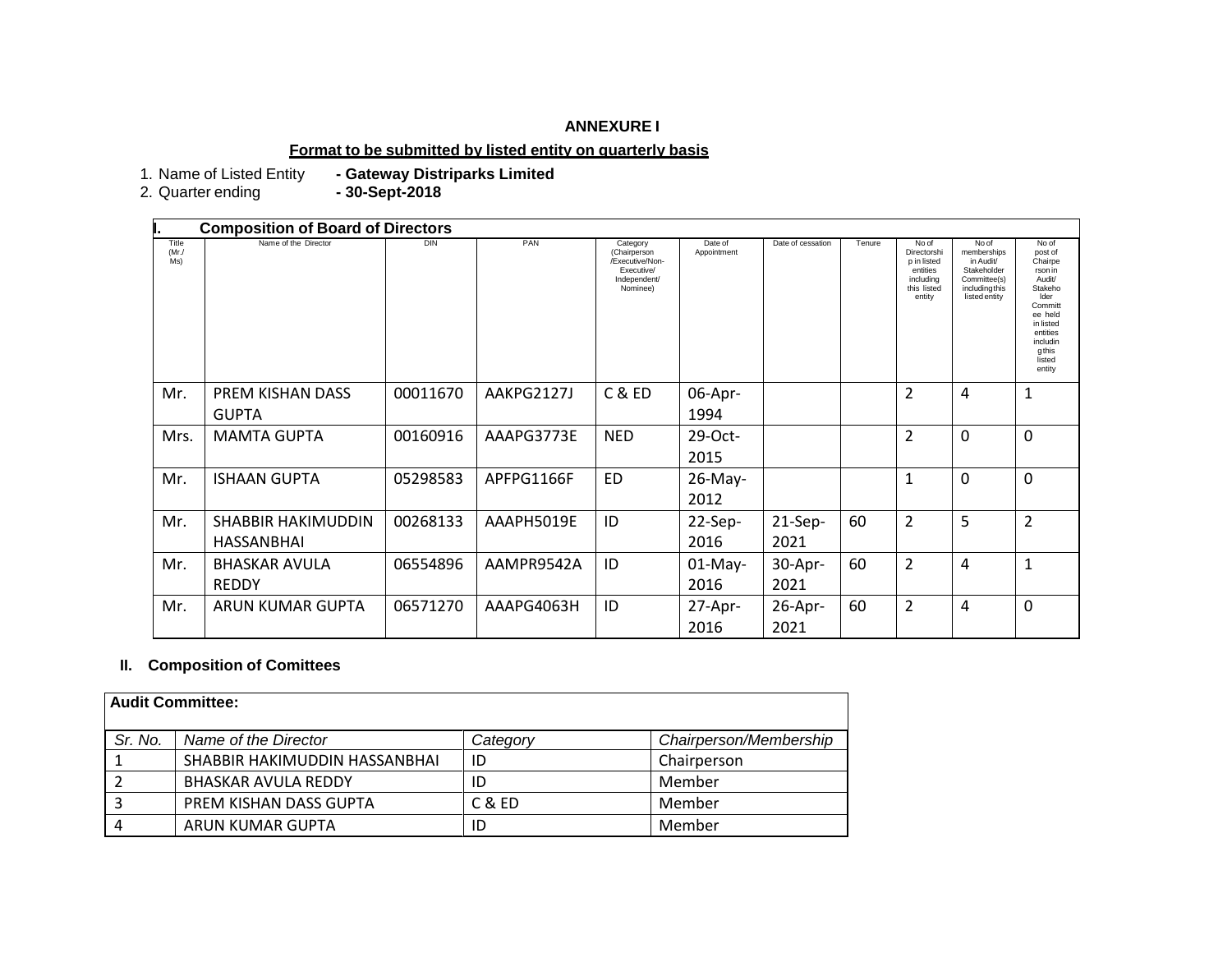| <b>Stakeholders Relationship Committee:</b> |                               |          |                        |  |  |
|---------------------------------------------|-------------------------------|----------|------------------------|--|--|
| Sr. No.                                     | Name of the Director          | Category | Chairperson/Membership |  |  |
|                                             | PREM KISHAN DASS GUPTA        | C & ED   | Member                 |  |  |
|                                             | SHABBIR HAKIMUDDIN HASSANBHAI | ID       | Member                 |  |  |
|                                             | ARUN KUMAR GUPTA              | ID       | Member                 |  |  |
|                                             | <b>BHASKAR AVULA REDDY</b>    | ID       | Chairperson            |  |  |

| Risk Management Committee: NOT APPLICABLE |                      |                 |                        |  |  |
|-------------------------------------------|----------------------|-----------------|------------------------|--|--|
| Sr. No.                                   | Name of the Director | <i>Category</i> | Chairperson/Membership |  |  |

| <b>Nomination and Remuneration Committee:</b> |                               |          |                        |  |  |
|-----------------------------------------------|-------------------------------|----------|------------------------|--|--|
| Sr. No.                                       | Name of the Director          | Category | Chairperson/Membership |  |  |
|                                               | PREM KISHAN DASS GUPTA        | C & ED   | Member                 |  |  |
|                                               | <b>BHASKAR AVULA REDDY</b>    | ID       | Chairperson            |  |  |
|                                               | SHABBIR HAKIMUDDIN HASSANBHAI | ID       | Member                 |  |  |
|                                               | ARUN KUMAR GUPTA              | ID       | Member                 |  |  |

| III.<br><b>Meeting of Board of Directors</b>           |                                                     |                                                                |  |  |  |
|--------------------------------------------------------|-----------------------------------------------------|----------------------------------------------------------------|--|--|--|
| Date(s) of Meeting (if any) in the previous<br>quarter | Date(s) of Meeting (if any) in the relevant quarter | Maximum gap between any two<br>consecutive (in number of days) |  |  |  |
| 16 May 2018 & 25 May 2018                              | 1 Aug 2018                                          | 67                                                             |  |  |  |
|                                                        | 6 Aug 2018                                          |                                                                |  |  |  |

| IV.<br><b>Meeting of Committees</b> |                                                                   |                                                |                                                                   |                                                                |
|-------------------------------------|-------------------------------------------------------------------|------------------------------------------------|-------------------------------------------------------------------|----------------------------------------------------------------|
| Name of the committee               | Date(s) of meeting of<br>the committee in the<br>relevant quarter | Whether requirement of<br>Quorum met (details) | Date(s) of meeting of<br>the committee in the<br>previous quarter | Maximum gap between any two consecutive (in<br>number of days) |
| Audit Committee                     | $31$ -Jul-                                                        | <b>YES</b>                                     | $15-May-$                                                         | 76                                                             |
|                                     | 2018                                                              |                                                | 2018                                                              |                                                                |
| Stakeholders Relationship           | $31$ -Jul-                                                        | <b>YES</b>                                     | $15-May-$                                                         | 76                                                             |
| Committee                           | 2018                                                              |                                                | 2018                                                              |                                                                |
| Nomination & Remuneration           |                                                                   |                                                | $15-May-$                                                         |                                                                |
| Committee                           |                                                                   |                                                | 2018                                                              |                                                                |